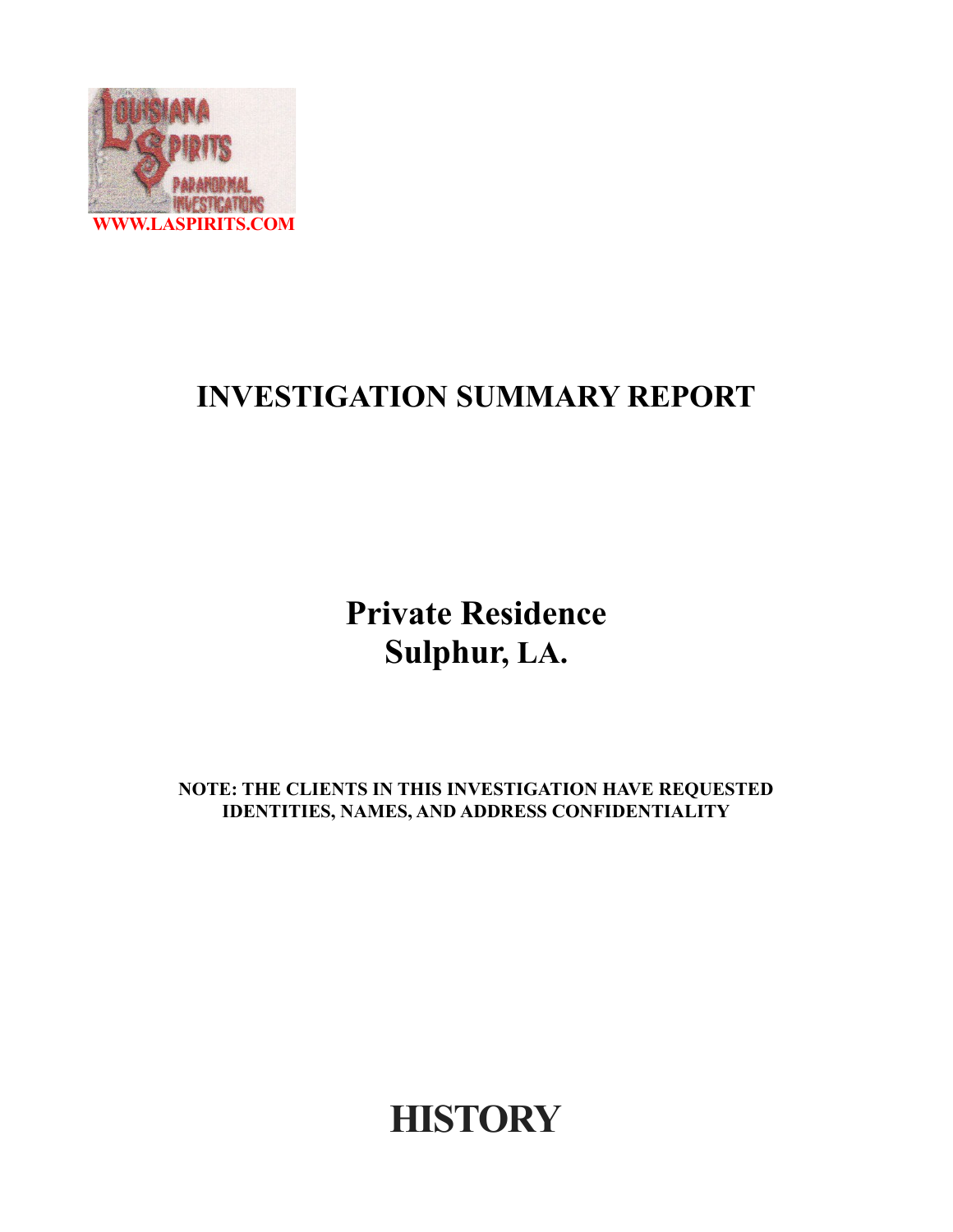The home was built in the 1950's. The home has been occupied and owned by one family. Currently lived in by another of the relatives.

## **EXPERIENCES**

The current owner spends a good bit of time on the internet with friends. A web cam is used to view each other. The friends for which he is communicating with have seen through the web cam, on a couple of occasions, a man in the kitchen. Once standing near home owners refrigerator, and another this same man eating at home owners table. A woman was seen walking around the home on another occasion. The home owner is single and the only person living in the home.

## **INVESTIGATION**

DATE OF INVESTIGATION: March, 17<sup>th</sup>, 2010

PARTICIPANTS: AARON BENOIT, MIKE ALLEMAN, KAMA GUILLORY, KAYNE ATES

EQUIPMENT: Digital Cameras, Infrared cameras and DVR system, Digital audio recorders, P-SB7 Spirit Box, Digital thermometers, Various EMF meters including Tri-Fields, Dragon Speak communications device and EMF pump.